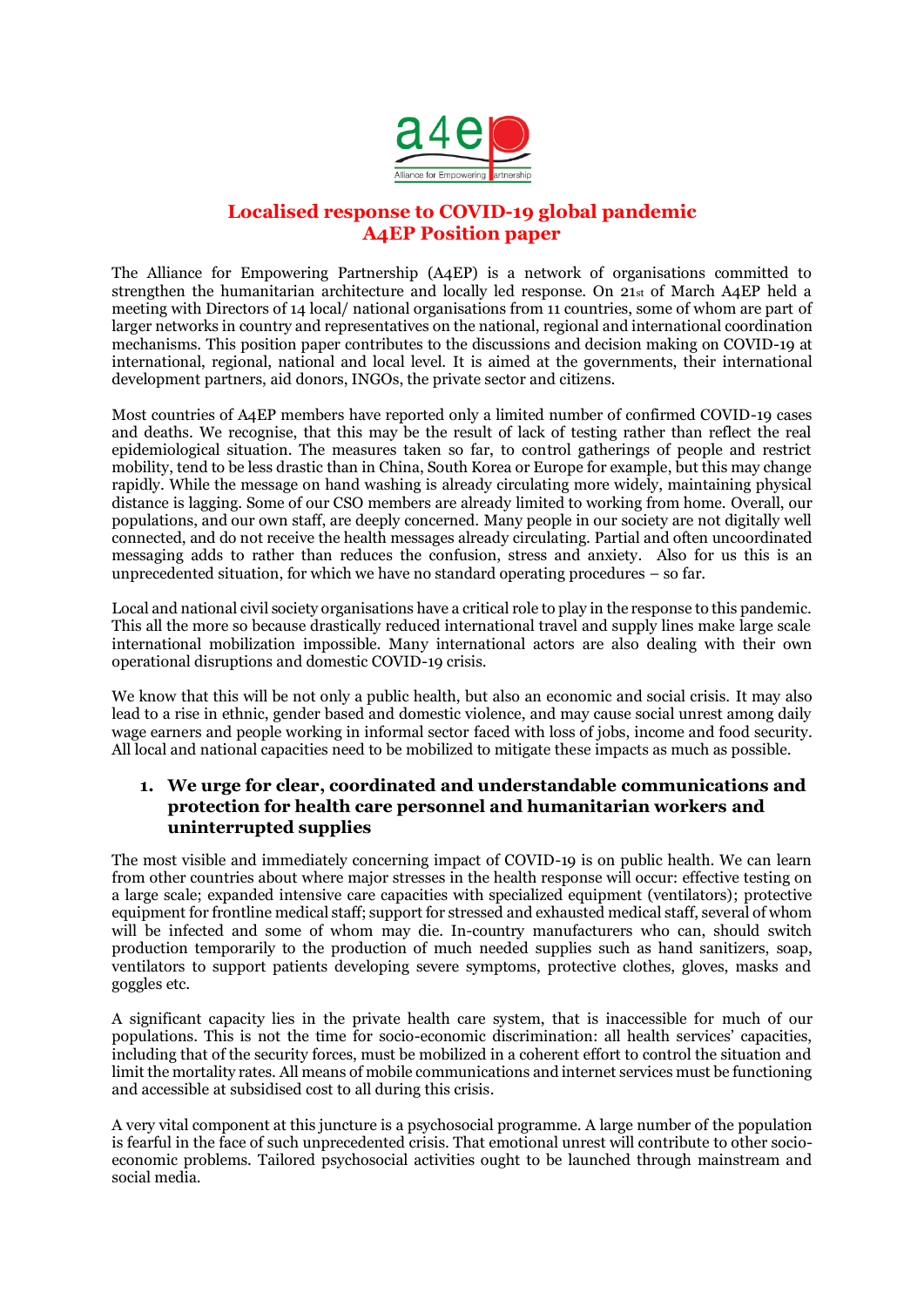Clear, coordinated and understandable communications to the public and all responders is vital. This should be in all languages and dialects spoken in our territory and disseminated not only via the Internet but also the relevant social media networks, and -for those without smart phones, computers or electricity- via phone calls and community workers. Younger people, the overwhelming majority of our populations, need to be told – in a messaging that resonates with them- that they can be spreading the virus but are also themselves at risk.

While restricting people's mobility, 'key personnel', necessary to maintain essential services, needs to be designated. This obviously includes pharmacies, bakeries, grocery stores, but also drivers of water trucks, garbage collectors, banking and insurance company staff, fuel station personnel and humanitarian and social workers.

*We are a key capacity:* Local and national civil society organisations, not only those with health expertise, should be considered an as important 'auxiliary' to the governmental efforts as our national Red Cross or Red Crescent societies and civil protection units. Our staff should be classified as 'key personnel' with the permission to move about and assist.

#### **2. We urge support to maintain or restore our operational continuity through technical support and funding**

To be able to play our part, we need to maintain or restore our operational continuity. We must be able to continue paying our staff, provide them with protective equipment, and – in line with the benefits enjoyed by staff of international organisations- with a robust health and life insurance. We need to maintain access to finance: ATMs must be kept supplied and accessible and/ or all employees need to be able to have a digitized account. As organisations, we need to be quickly set up with e-banking where this is not yet the case, and the issue of multiple signatures resolved within days.

When requested, aid donors should quickly agree to an extension of all ongoing projects/programmes with additional operational and overhead costs, given current circumstances. Especially now, no staff of a local/national organization should lose her or his job, due to suspension of projects or delay in the approval of new grants.

Volunteers will be coming forward in our societies once we have the capacity to safeguard, train, guide and accompany them, and cover their operational and living costs, they become part the much-needed surge in response capacity in the country.

Where there are country-based pooled funds, they should now be made easier and quicker for local and national agencies to access. CBPF exist however only in a minority of COVID-19 affected countries. Setting them up typically takes much time: where they don't exist other modalities to make funding rapidly available, need to be created quickly.

Start Network, with its capacity of rapid financing, leverage of anticipation funding and strategy of national/regional hubs is in a good position to widen its outreach by looking beyond its existing members to reach out to more locally rooted organisations, particularly in the countries where it has incubated national hub formation. This will offset the lack of CBPFs in a given country.

*We are a key capacity*: From our international partners, we need an urgent and clear message that delays and interruptions in ongoing projects (and their reporting requirements) are inevitable and accepted. We need to be able to switch the funding that may have been allocated for other purposes, to deal with COVID-19, until other funding becomes available. We need access to reliable information and solid and practical technical advice – which can be offered remotely.

We now need, more than ever, upfront and flexible funding – writing elaborate project proposals and waiting weeks for a decision is not -currently- an option. We need to remove bureaucratic hurdles, introduce quicker decision making. Financial reporting requirements need to be adapted so that we can maintain our cash flow. As the international crisis-response system is not able to be present in these many countries as it may wish to, this is the time to put Agenda for Humanity commitment 4A and Grand Bargain commitment 2 in practice: "*reinforce rather than replace local and national capacities*", "*in a spirit of partnership (…) where we all meet as equals*". New partnerships modalities might be needed. Instead of going through repeat due diligence processes that all of us have undergone multiple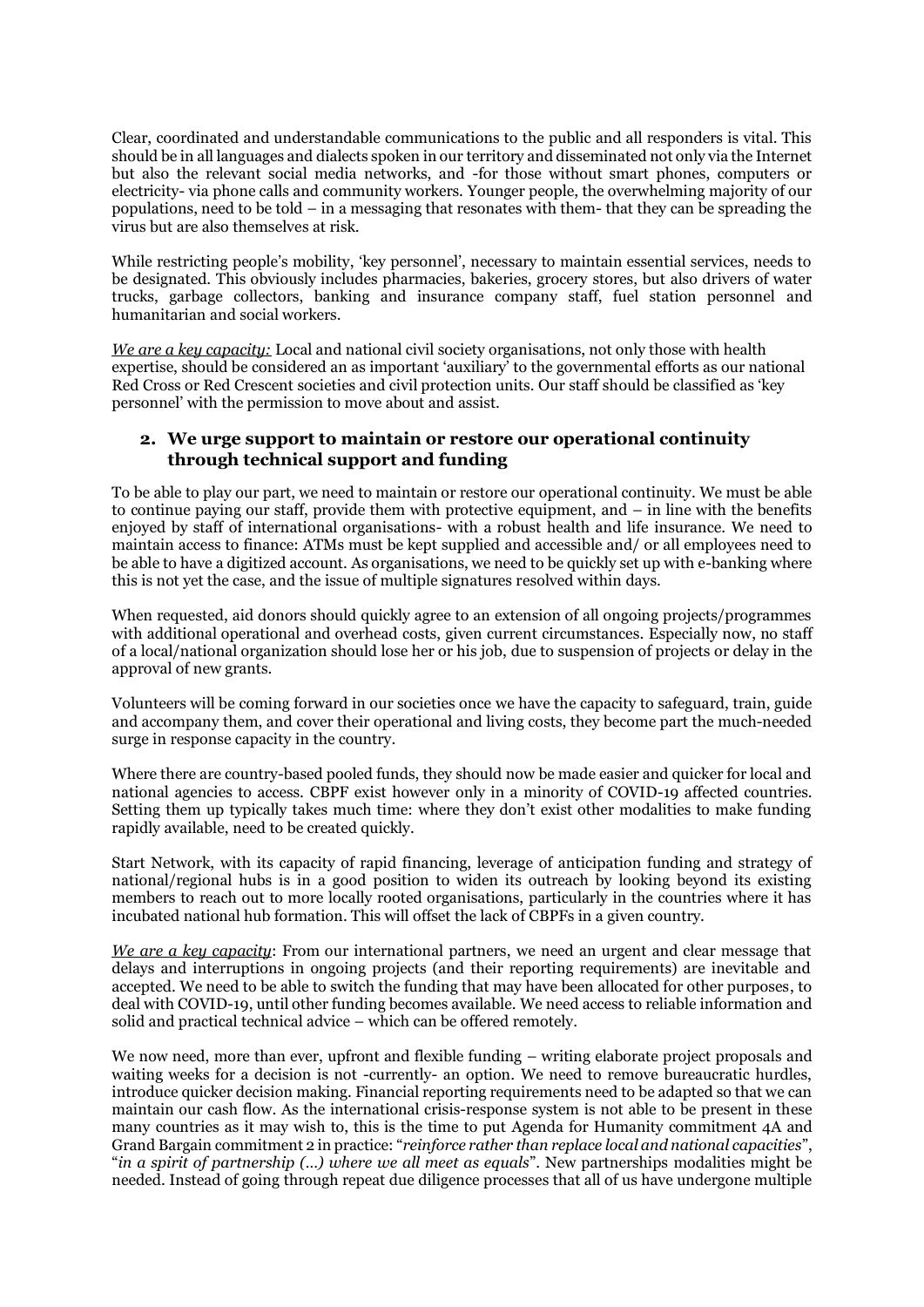times already, we ask donors to adhere to commitment 4 of the Grand Bargain, i.e. reduce duplication and management costs. Women led organisation can play an important role in the response and need specific support.

### **3. We urge for social welfare and protection for economically vulnerable**

Reduced mobility within our countries, closure of all non-essential services, and interrupted import and export flows, will have a major economic impact. This will follow fast in the wake of, and may even temporarily outpace, the public health impact of COVID-19. Casual labourers, street vendors, small shop owners, small producers, private urban transport providers, small- and medium enterprises, in short, the hundreds of millions who are already economically more vulnerable, will be first and hardest hit. The widening gap between demand-supply due to hoarding and disrupted supply chain is likely to cause inflation in the prices of essential commodities. The result will be increased household debts and poverty.

Our governments do not have the billions of dollars to mitigate the economic impacts, in loans or grants, that the richer nations have. Our countries may need a moratorium on national debt interest repayments, debt rescheduling and debt cancellations. We may need very soft loans and grants for social welfare protection. The international financial institutions, and private sector lenders, have a significant responsibility to mitigate a possible global depression. Our governments on the other hand have the ability to provide policy guidance and legislate to mitigate this impact. We also ask the corporate sector to demonstrate more social responsibility at this critical time, by working for the common good.

From experience, we know that in times of economic and social stress, domestic violence, often directed at women and children, increases. Women, and women's rights organisations, have a particular role and contribution to make here, also providing support to men who have difficulty coping with much bigger challenges. Ensuring enabling conditions for women's rights organisations, as well as those focusing on the elderly and the disabled, must be an explicit objective for our governments and international partners.

*We are a key capacity:* Local and national civil society organisations have important roles to play here e.g. to identify which households to prioritise, in distributing cash grants, and helping small, indebted producers and workers renegotiate their debt with lenders, and where needed, provide legal assistance.

### **4. We urge our Governments, fellow citizens and fellow humans to treat everyone with dignity and respect during this crisis**

The COVID-19 pandemic can become a social crisis: Faced with this unprecedented and rapid onsetthreat, it is normal to feel fear and to think about our own physical and economic survival. We may be tempted to look for a scapegoat to blame, or to argue that the limited resources should be available to 'us' and not to 'them'. 'Them' may be the poor, slum dwellers, 'tribals', domestic workers, migrant workers, religious or ethnic minorities, IDPs, asylum-seekers, refugees and others who usually are already in a weaker economic, social and legal position. That would be a mistake: Like climate change impacts, this is not a national, class, majority-minority or citizen-foreigner crisis: This pandemic threatens all human beings, and our global economy. Political and business leaders, as we have seen, are not immune or able to effectively protect themselves. It is humanity's challenge, that we must confront together.

*We are a key capacity*: Local and national civil society organisations are at the forefront of the fight against discrimination, injustice, exploitation and exclusion in their own countries. They have a vital role to play in ensuring that the tone of public discourse and practice is and remains one of empathy and inclusion, not blame, discrimination and exclusion.

Localization is inevitable now, also due of the travel restriction. However, this localization should reflect the real spirit of partnership and complementarity instead of transferring the risk to local humanitarian workers.

COVID-19 with its public health, economic and social impacts is a major threat. It is also a major opportunity for experiencing our shared humanity, expanding our empathy and solidarity, and -finallyinvesting seriously in local and national capacities.